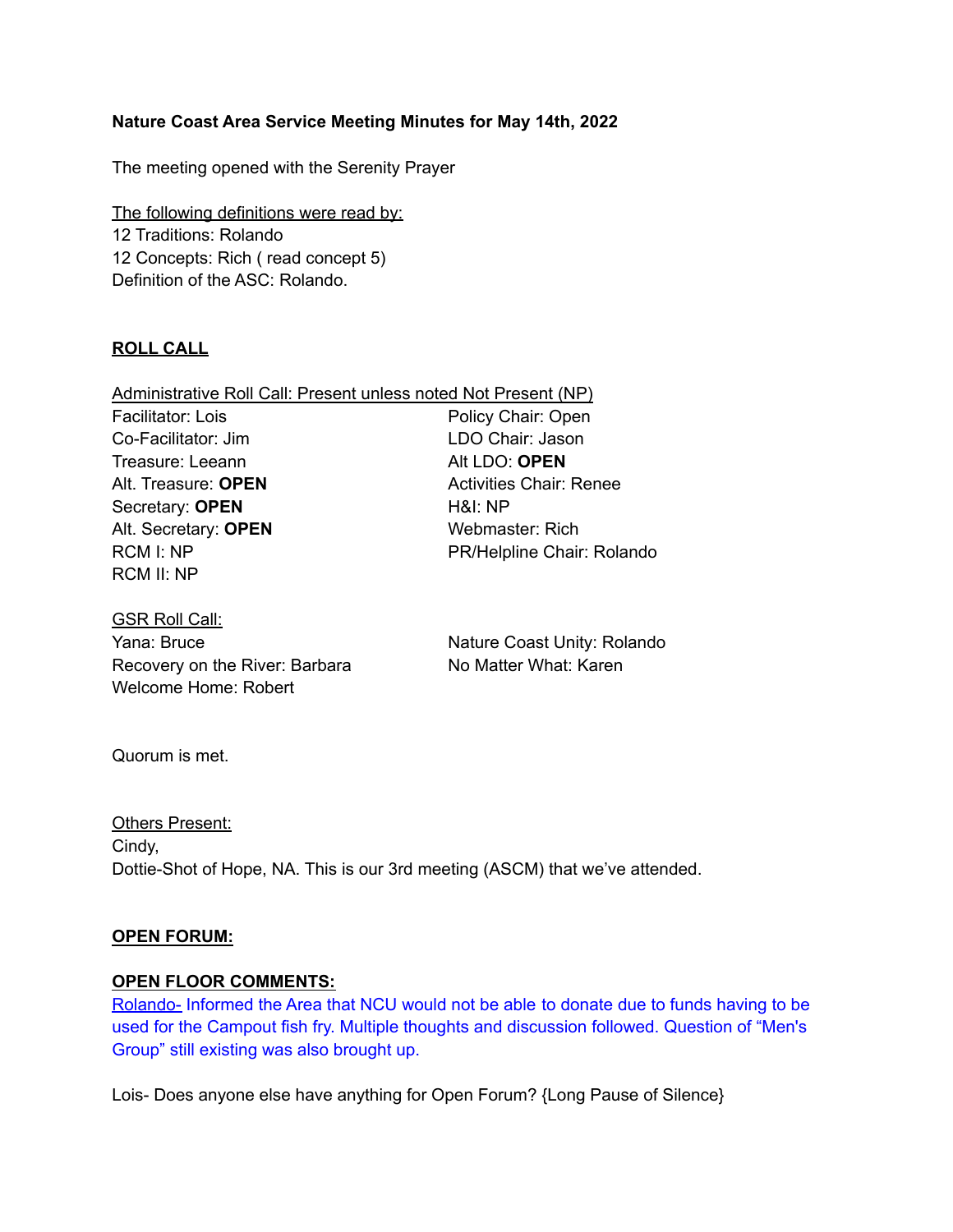Lois- If nobody has anything else, is there a motion to close?

Motion to close YANA 2nd by ROTR

## **Open forum is closed.**

SECRETARY REPORT: Approved as waived. Motion-ROTR, 2nd-YANA Unanimous vote to approve. Jim- April and May's report will be sent in prior to June Area Service meeting. Next month will be accepting of both reports.

RCM REPORT: NP- "No News" as sent in by Haile

Treasurer's report: Leeann Donation to Area, by 3 groups only, \$118.55. Accepted unanimously

#### **SUB-COMMITTEE REPORTS:**

H&I: Written report given by Shannon: H and I subcommittee meeting was held Sunday May 1. 5 In attendance. We are in need of support. We are in the process of making some changes to the H and I policy.

In loving service **Shannon** 

Accepted by ROTR 2nd by NMW.

ACTIVITIES: Verbal/Written report by Renee.

Fliers to be approved by GSR's handed out.

Accepted by all GSR's

Memorial Day picnic.

(Report Attached)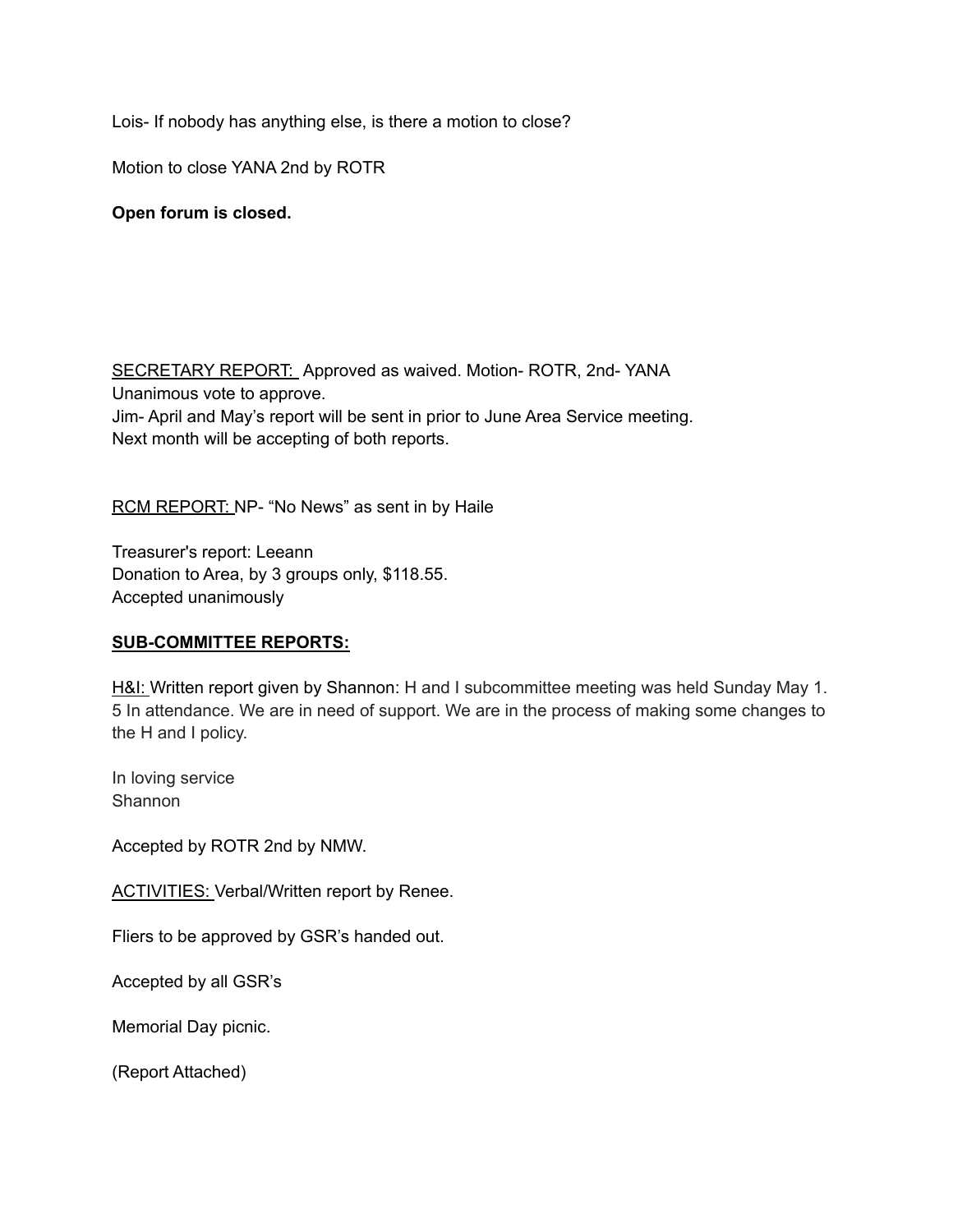Accepted by YANA 2nd by NMW.

POLICY (Ad Hoc): Verbal/Written report given by Barbara. No meeting yet

Accepted Welcome Home, 2nd YANA

PUBLIC RELATIONS/HELPLINE: Report read by Roland. (See Attached)

Accepted- Welcome Home, 2nd- NMW

(Report Attached)

LDO: Verbal/Written report given by Jason

(Report attached)

Report:

Previous Inventory Balance \$1489.37

Literature Order + 51.00

Group Order - 51.93

Total Inventory =  $$1488.44$ Accepted by YANA 2nd by ROTR.

WEBMASTER: Verbal/Written report sent in by Rich.

(Report Attached)

Accepted Welcome Home and 2nd ROTR.

*[Short Break taken]*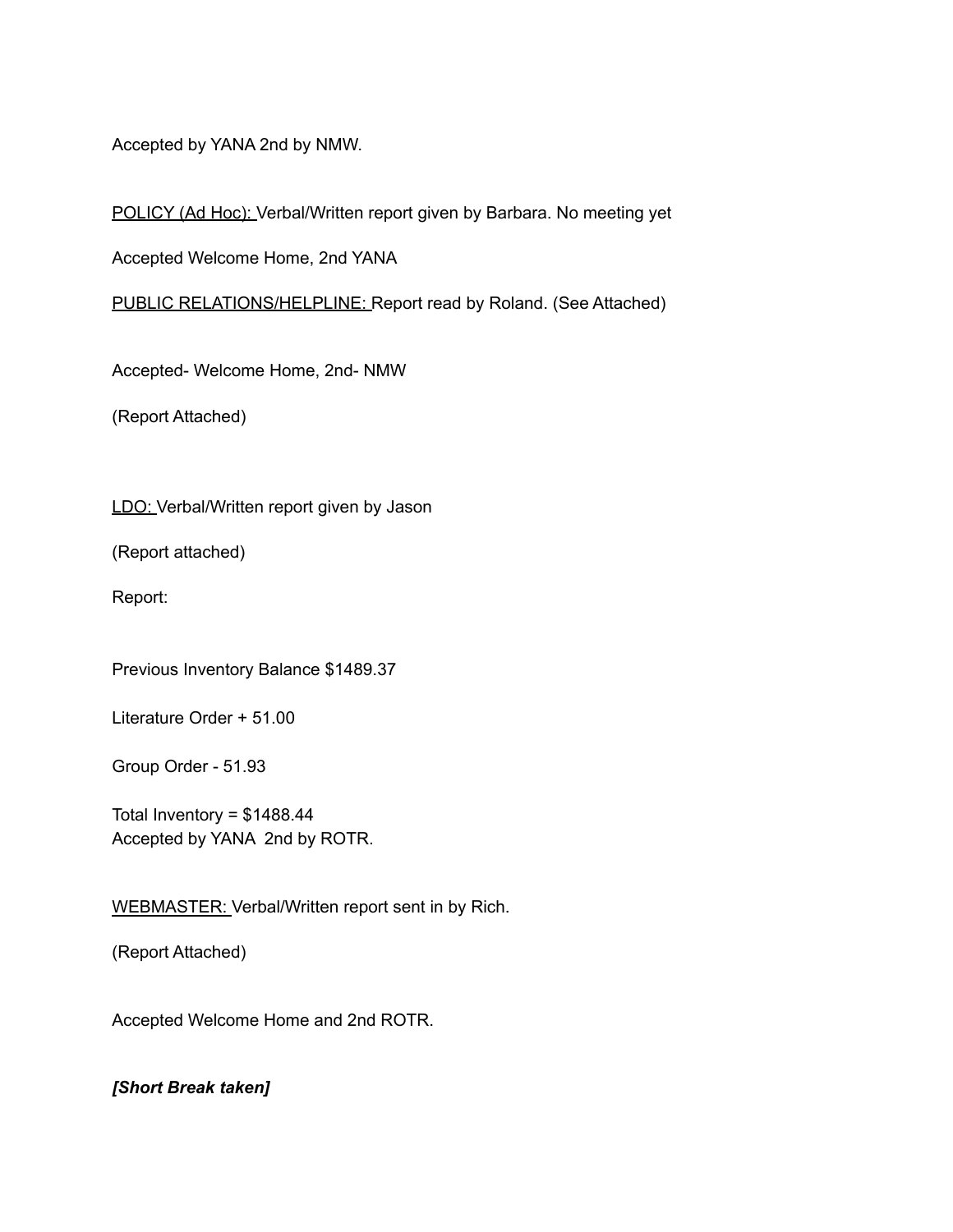#### **GSR REPORTS**

Group Name: **Yana** GSR: Bruce Alt. GSR: Joe Donation to Area: \$33.00 Literature Order: \$3.40 # of Home Group Members: 4 Average Attendance: 4 Average Newcomers: 2 Changes to Group Information: Closing Saturday Meeting Group Anniversaries/Announcements: Group Challenges/Comments:

Group Name: **Recovery on the River** GSR: Barbara Alt. GSR: Open Donation to Area: \$00.00 Literature Order: \$61.50 # of Home Group Members: 7 Average Attendance: 7-10 Average Newcomers: 1-2 Changes to Group Information: Group Picnic will be June 4th at Fort Cooper Park! Group Anniversaries/Announcements: Bob 39 years

Group Challenges/Comments: Group needs support.

Group Name: **Nature Coast Unity** GSR: Rolando Alt. GSR: Dennis Donation to Area: \$00.00 Literature Order: \$00.00 # of Home Group Members: 12 Average Attendance: 12 AverageNewcomers: 2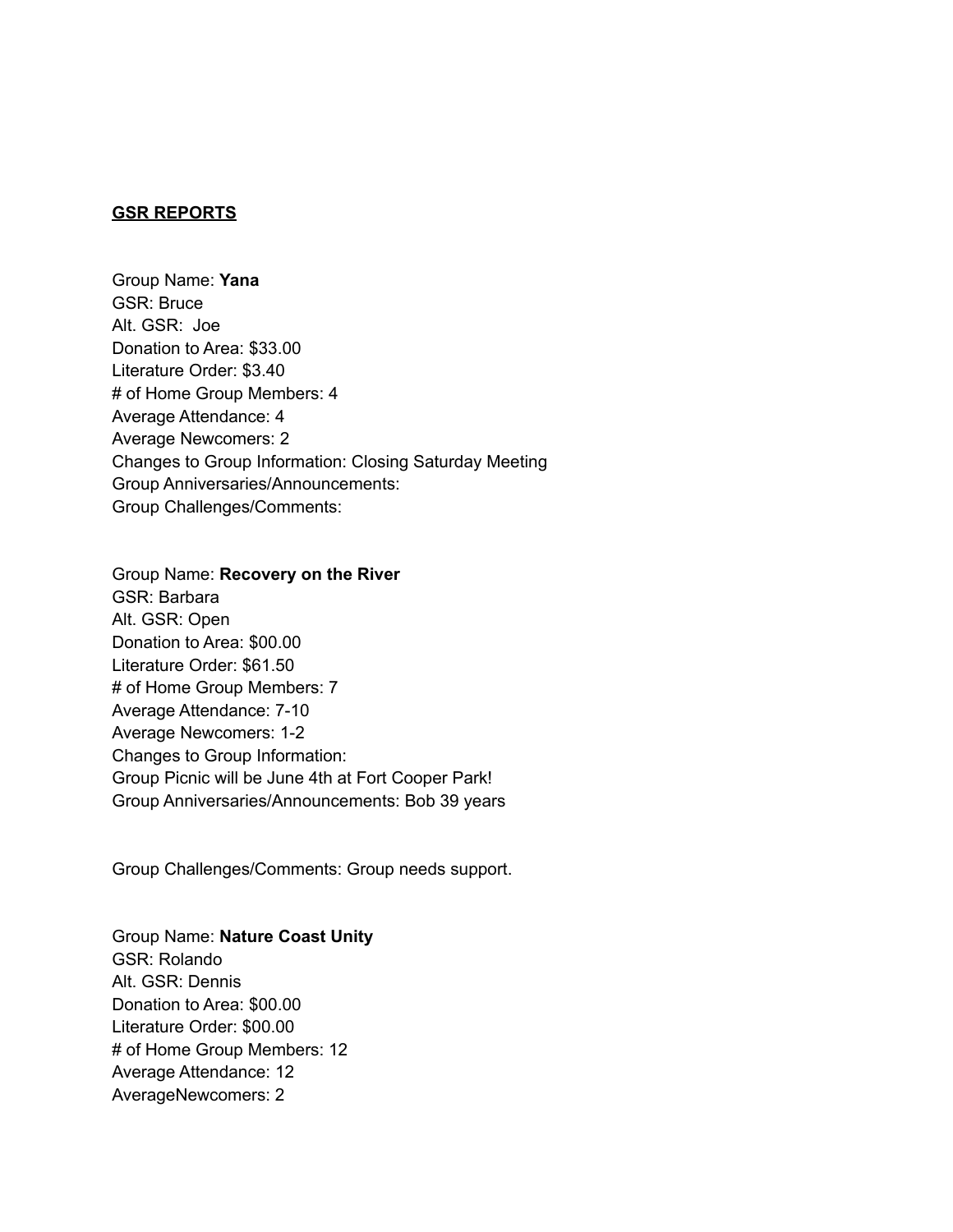Changes to Group Information: Group Anniversaries/Announcements: Group Challenges/Comments:

Group Name: **Welcome Home (NP)** GSR: Robert Alt. GSR: Donation to Area: \$28.35 Literature Order: \$72.65 # of Home Group Members: 5 Average Attendance: 4-6 Average Newcomers: Changes to Group Information: Group Anniversaries/Announcements: Robert S. 28 years Group Challenges/Comments: Always need support

Group Name: **No Matter What** GSR: Karen Alt. GSR: Open Donation to Area: \$77.55 Literature Order: \$24.15 # of Home Group Members: 9 Average Attendance: 5 Average Newcomers: 4 Changes to Group Information: Group Anniversaries/Announcements: Group Challenges/Comments: Need support Wed at 7 and Sun at 4. Nature Coast Unity Church in Homosassa.

## **OLD BUSINESS:**

Group Treasure Report Vote from previous month: Treasurer Report brought back to groups from April accepted.

## OLD MOTION REVIEW:

# **NEW BUSINESS:**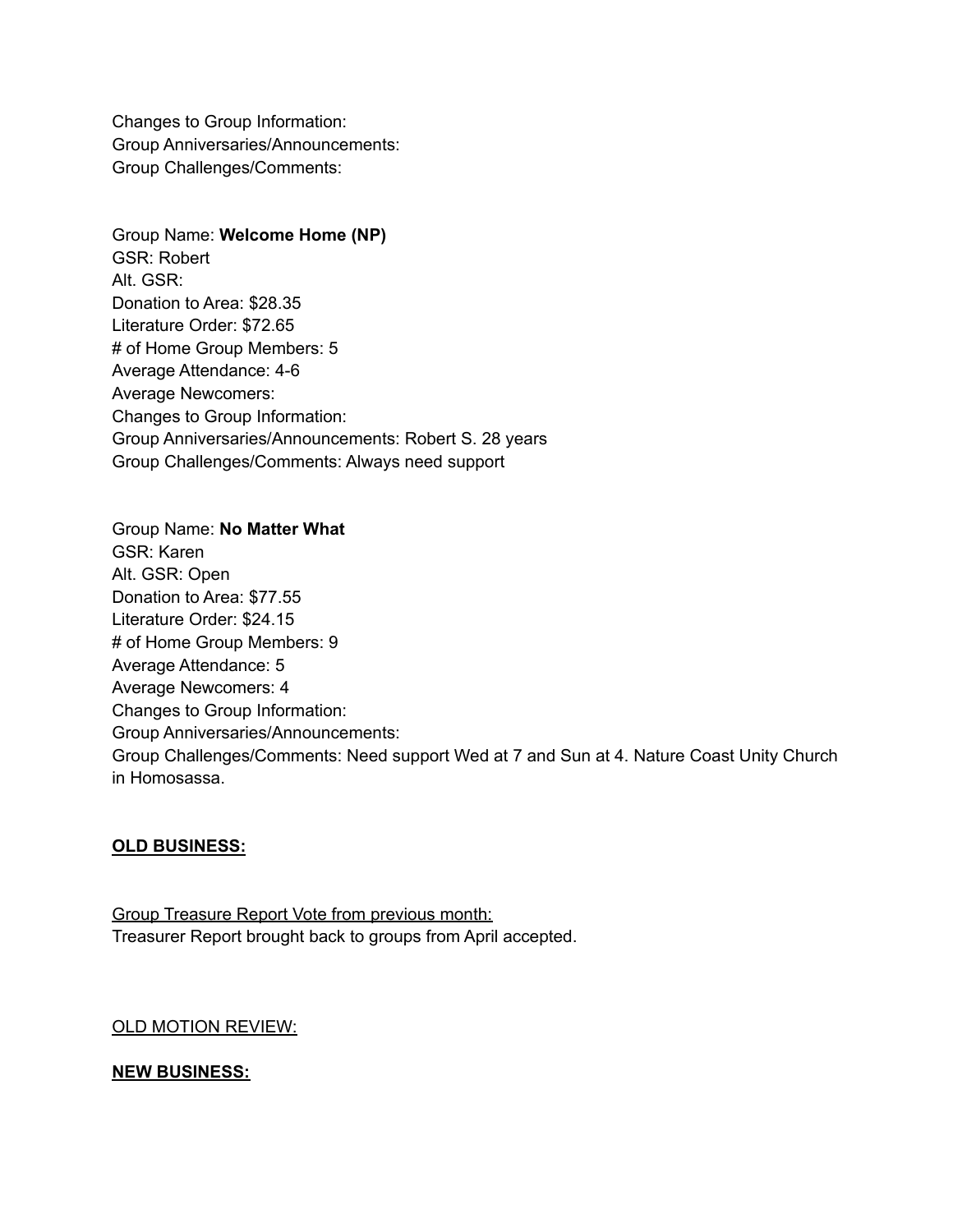## NEW MOTIONS:

## NOMINATION AND ELECTIONS:

#### **No new nominations.**

#### **Positions still open Below**

Please announce the positions that are still open at Area and that we need support!!!

| Position            | <b>Clean Time Requirement</b> |
|---------------------|-------------------------------|
| Secretary           | 1 year                        |
| Alt Sec             | 6 months                      |
| Alt LDO             | 9 months                      |
| Policy              | 2 years                       |
| <b>Alt Treasure</b> | 2 years                       |

*Common Requirements for all Area positions are as follows:*

- *1. Willingness to serve*
- *2. Have prior service experience*
- *3. Working knowledge of the 12 Steps & 12 Traditions of NA*
- *4. Ability to lead, communicate and organize*
- *5. Able to give time and resources*

# **For additional detailed requirements for each position, please review the policy on our website.**

#### **www.nanaturecoast.org**

#### TREASURER'S REPORT:

Report was given by Leeann. (see attached) Donated to Area from 3 groups today is \$118.55 We are into "Prudent Reserve" and in the negative.

## **Donation to Region: \$100.00 Donation to World: \$00.00**